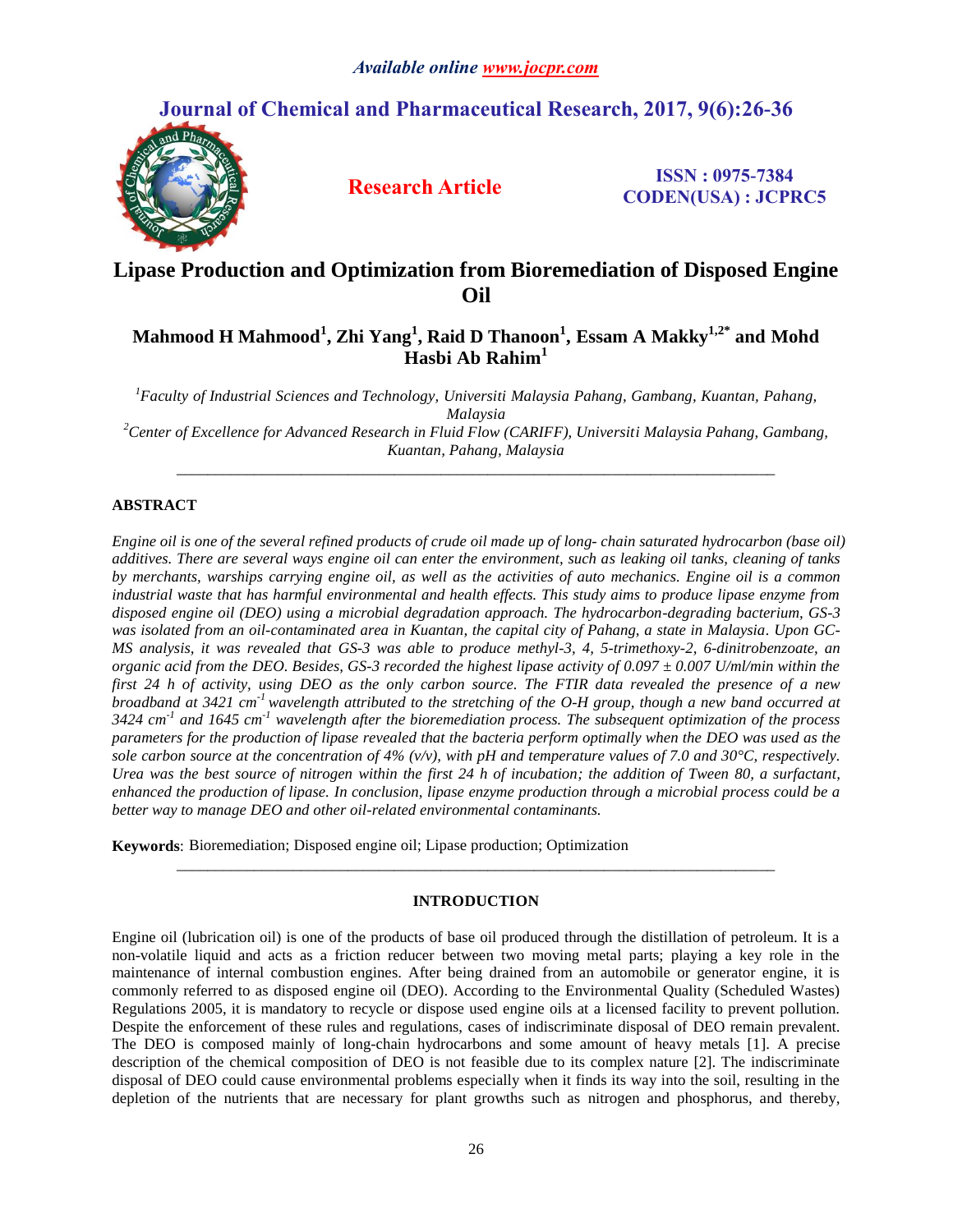affecting the physical properties of the soil [3]. These DEOs are recalcitrant pollutants, containing long chain saturated and aromatic hydrocarbon. An effective biodegradation of DEO, therefore, requires a concerted effort of a consortium of microorganisms, be it prokaryotes or eukaryotes. Moreover, the presence of heavy metals and polycyclic aromatic hydrocarbons might hinder the microbial degradation process as well [4]. It is, therefore, challenging to isolate a single microorganism that can degrade the wide range constituents that made up the DEO. Some bacterial species such as include *Pseudomonas*, *Enterobacter*, *Bacillus*, and *Staphylococcus* have been reported as excellent oil degraders [5-9].

 $\mathcal{L}_\mathcal{L} = \mathcal{L}_\mathcal{L}$ 

Several studies have reported the negative impact of DEOs on the environment and their potential threats to public health. There are reports suggesting that DEOs are toxic and have considerable adverse effects on the growth of plants [10]. The presence of DEOs in the soil has also been said to inhibit the growth of seedlings and the inhibition effect on the seedlings actually depend on the concentration of DEO in the soil [10]. When disposed into the soil, there is a considerable decrease in the aeration of the soil due to the absorption of the soil particles by the oil [11]. When spilled on the land, DEO can be rapidly transferred to the aquatic environments by rain and runoff waters. This study, therefore, aims to degrade DEO through the use of a hydrocarbon-degrading bacterium (GS-3) isolated from an oil-contaminated area of Kuantan, the capital city of Pahang, a state in Malaysia.

#### **EXPERIMENTAL SECTION**

## **Sample Collection**

Soil samples were collected from an oil-contaminated area of an automobile workshop located in Kuantan. The soil samples were collected from a trench of about 10 cm deep dug from the surface of the soil to avoid contamination and stored in sterile bottles. The soil samples were homogenized using a mortar and pestle and sieved through a sieve with a pore size of 2 mm to remove unwanted debris. The sieved soil samples were kept tightly closed in polyethylene bags and stored at  $4 \pm 1$ °C.

#### **Media Preparation**

The isolation of the engine oil-degrading bacteria used in this study was done in Bushnell-Haas (BH) broth media [12]. The media composition was as follows: MgSO<sub>4</sub>.7H<sub>2</sub>O 0.2 (g/L), K<sub>2</sub>HPO<sub>4</sub> 1.0 (g/L), KH<sub>2</sub>PO<sub>4</sub> 1.0 (g/L), FeCl<sub>3</sub> 0.05 (g/L), NH<sub>4</sub>NO<sub>3</sub> 1.0 (g/L), and CaCl<sub>2</sub> 0.02 (g/L) with a final pH of 7.2. The prepared media were sterilized in an autoclave (MO-GR) at 121°C for 15 minutes. About 50 mL of the autoclaved media was transferred into 250 mL Erlenmeyer flasks and supplemented with 2% (v/v) DEO as the sole carbon source for microbial growth.

## **Isolation of the Hydrocarbon-Degrading Bacteria**

The isolation of the bacteria used in this study was carried out using the method described by [13]. One gram of the oil-contaminated soil sample was suspended in 10 mL of sterilized distilled water and vigorously shaken. Then, 1 mL of the mixture was transferred into 50 mL of BH medium and incubated at 30°C for 7 days at an agitation rate of 170 revolutions per minute (rpm). After the incubation period, 1 mL of the fermentation broth was withdrawn and diluted with 6 dilution series, each of  $10^{-1}$  fold using sterile distilled water. A 100 µL aliquot of each fifth and sixth dilution series was taken and plated onto the BH agar enriched with 1% DEO, and nutrient agar supplemented with 1% DEO. The bacterial colonies with different morphological characteristics were isolated and purified to on nutrient agar plates supplemented with 1% DEO using the streaking technique to obtain single colonies.

## **Screening of Extracellular Lipase Producing Bacteria**

The screening of the lipase producing bacteria was done using two types of screening agar namely: Tributyrin agar (TBA) and Olive oil with phenol red agar. The TBA medium is comprised of Tributyrin (1% w/v), CaCl<sub>2</sub> (0.1%) w/v), and agar (2% w/v). The pH of the prepared agar was adjusted to 7.0 before been autoclaved at 121 °C for 15 minutes. The Olive oil agar plates contained phenol red  $(0.01\%$  w/v), Olive oil  $(0.1\%$  v/v), CaCl<sub>2</sub>  $(0.1\%$  w/v), and agar (2% w/v). The pH of the olive oil plate was adjusted to 7.3 before been autoclaved at 121°C for 15 minutes. All the isolated bacteria were screened for extracellular lipase enzyme activity qualitatively and quantitatively.

## **Qualitative Screening Method**

The qualitative screening of the organisms was done by streaking the isolated bacterial onto TBA and Olive oil media [14]. The culture plates were incubated at 30°C for 24 h. According to [15], the formation of clear halo zone around the TBA colonies indicates the production of extracellular lipase enzyme; but for the olive oil agar plates, the production of lipase enzymes will be indicated by the formation of a yellow coloration. The positive colonies for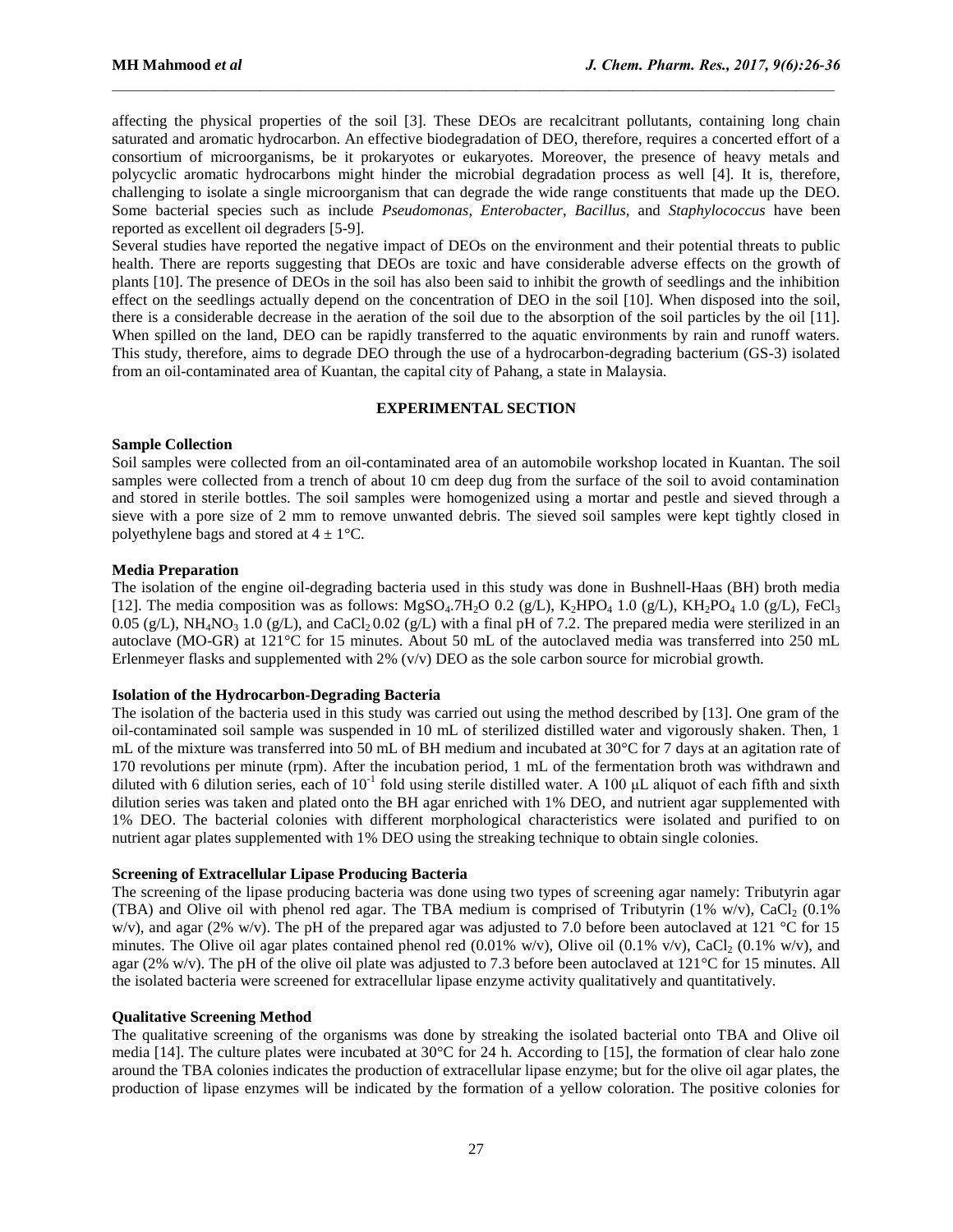lipase enzyme production were then, inoculated on agar slants and subsequently incubated at 30°C for 24 h before storing at 4°C as stock cultures.

 $\mathcal{L}_\mathcal{L} = \mathcal{L}_\mathcal{L}$ 

## **Quantitative Screening Method**

For the quantitative screening of the isolates for lipase production, 2 loops of a 24 h culture were inoculated into 50 mL of nutrient broth (NB) supplemented with 2% DEO. The culture was incubated for 24 h at 30°C and agitation of 150 rpm in an incubator shaker (Benchtop incubator). After incubation, the overnight culture was suspended in 0.9%  $(w/v)$  sodium chloride (NaCl) solution to obtain an initial cell density of 0.5 McFarland standards.

## **The Preparation of McFarland Standards**

Submerged microbial culture was incubated in 250 mL Erlenmeyer flasks containing 50 mL of BH broth supplemented with 2% DEO before inoculation with 1 mL of the bacterial suspension. After 24 h of incubation, the culture was centrifuged at 10,000 rpm for 20 minutes at 4°C to obtain the cell-free filtrate used as the crude enzyme. The quantitative assay was carried out by determining the lipase activity of the crude enzyme using titrimetric assay [16]. The reaction mixture contained 5 mL of an Olive oil emulsion, 4 mL of 100 mM sodium phosphate buffer (pH 7), and 1 mL of the crude enzyme. The reaction mixture was incubated at 30°C with agitation of 250 rpm for 2 h. The control mixture contained all the necessary components but the crude enzyme was pre-heated at 100°C to be inactivated before adding into a reaction mixture. The reaction was stopped by adding 5 mL of 1:1 ( $v/v$ ) acetone– ethanol mixture after 2 h of incubation. The amount of fatty acid liberated after the incubation period was titrated with 0.05 N NaOH solutions to a final pH of 10.0. One lipase enzyme unit was defined as the amount of enzyme required to release 1 μmol of fatty acid per minute under the assay conditions. The enzyme activity was expressed as units (U) per milliliter of enzyme extract and was calculated using Equation 1.

Lipase Activity (U/mL/min) = 
$$
\frac{N[NaOH] \times Volume NaOH \text{ titrated} \times 1000}{time of incubation}
$$
 (1)

## **Selection of the Most Potent Bacteria**

The most potent bacteria were selected based on the size of the halo zone on the TBA agar and the yellow zone on the Olive oil agar. The partial identification of the bacterial isolates was carried out through the Gram differential staining technique to identify the Gram reaction of the chosen isolates [17].

## **Crude Enzyme Recovery**

The product of the fermentation process was extracted using a liquid-liquid extraction technique previously described in the literature [18]. A 50 mL of Trichloromethane was added to the broth culture into the conical flask and thoroughly shaken. The mixture was then, transferred into a separating funnel and allowed to stand for 2 h. The layer containing the organic phase and the residual oil was emptied into a beaker. After that, the crude extracts were subjected to GC-MS and FTIR analysis for the identification of its components.

## **Protein Determination**

The extracellular protein content of the crude extract was determined according to an already established method [19]. Bovine serum albumin (BSA) was used as the protein standard during the preparation of the protein standard curve. The protein standard curve was prepared over a range of BSA concentrations (0.0 - 0.8 mg/ml).

## **Optimization of Lipase Enzyme Production Parameters Engine oil concentration:**

The effect of the concentration of DEO on the production of lipase enzyme was studied at different concentrations ranging from 1 to 4%. During the study of the concentration effect, all the other parameters were kept fixed.

# **Nitrogen source:**

The effect of the nitrogen source on lipase enzyme production was studied by replacing ammonium nitrate with other three nitrogen sources (urea, peptone, and ammonium sulfate) at the concentration of  $1\%$  (w/v). Cultures with ammonium nitrate as the nitrogen source served as the control.

## **Different surfactants:**

The effect of adding different surfactants on lipase enzyme production was studied using three different surfactants, namely Tween 80, Tween 20, and Triton X-100. These surfactants were tested individually using 50 μL of each in the BH medium supplemented with 2% disposed engine oil. The culture plates without surfactants served as the controls.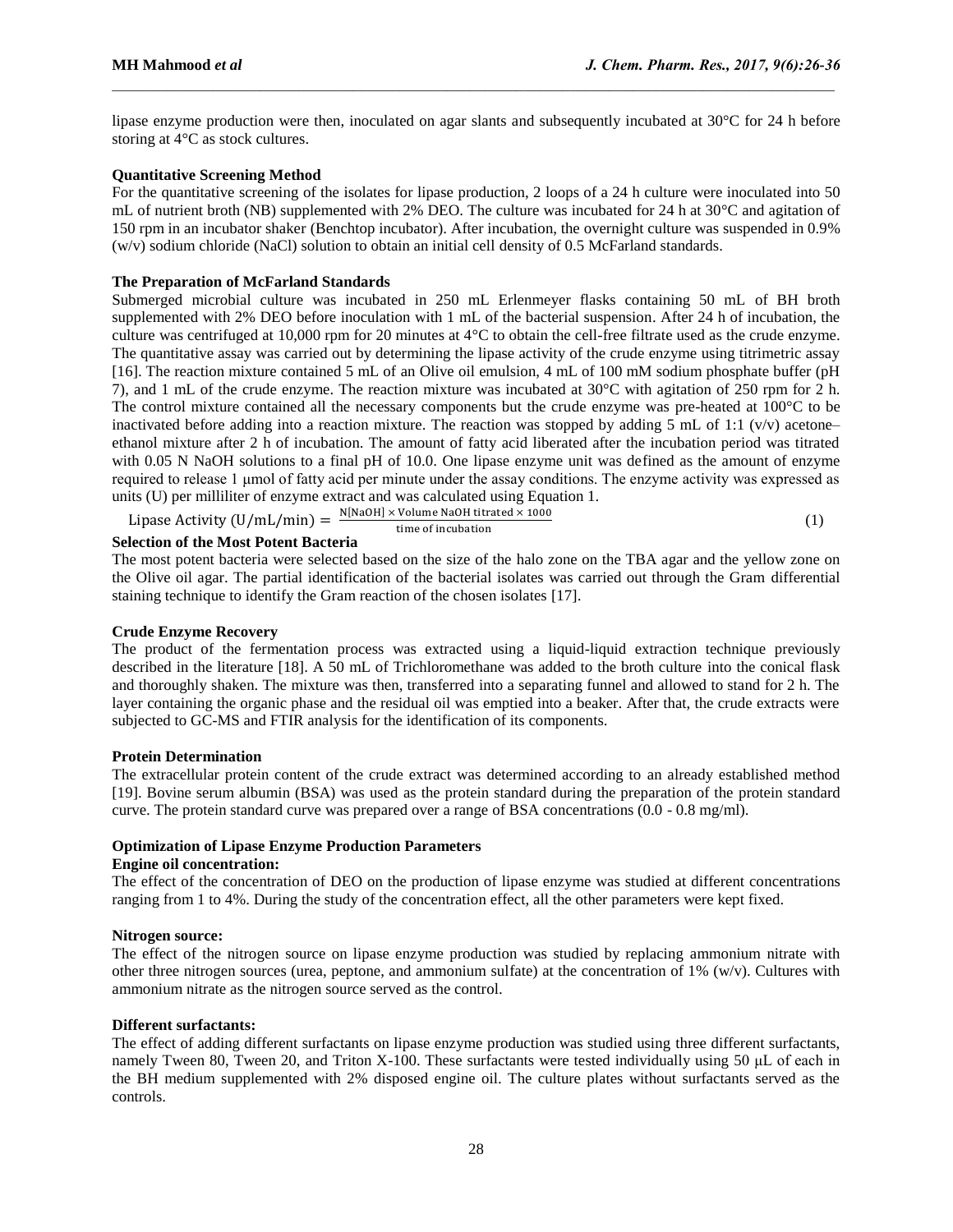## **Incubation temperature:**

The effect of the incubation temperature on lipase enzyme activity was studied within the range of 30 to 50°C. The microbial isolates were inoculated on the BH media and incubated in batches at 30, 40, and 50°C. The lipase activity of each batch was measured every 24 h for 4 days. During this study, all other parameters were kept unchanged.

 $\mathcal{L}_\mathcal{L} = \mathcal{L}_\mathcal{L}$ 

#### **Medium pH:**

The effect of the initial pH of the medium was studied by varying the pH of the BH medium from 6 to 9 while keeping all the other parameters unaltered.

### **Trace elements:**

The effect of the level of trace elements on lipase enzyme activity was carried out by individually removing the trace element (FeCl<sub>3</sub>, MgSO<sub>4</sub>, and CaCl<sub>2</sub>) from the production media. The controls were established by using the original BH medium without the removal of any ingredient. All the other parameters were kept unchanged. After the incubation period of each parameter, the lipase activity and extracellular protein content were measured every 24 h until the end of the experiment.

#### **RESULTS AND DISCUSSION**

## **Isolation and Screening of Hydrocarbon-Degrading Bacteria**

A total of 10 oil-degrading bacteria designated GS-1 to GS-10 was successfully isolated from soils collected from different locations of study. Only 2 (GS-2 and GS-3) out of the 10 isolates produced extracellular lipase enzyme. The qualitative screening of the isolates showed that the two isolates had the same level of lipase activity. However, the titrimetric assay showed that GS-3 performed better as a lipase producer as can be seen in Table 1.

#### **Table 1: Lipase activity of bacterial isolate GS-2 and GS-3**

| Incubation time (hour) of bacterial<br>isolates | Lipase activity (U/mL/min) GS-2 GS-3 |
|-------------------------------------------------|--------------------------------------|
|                                                 | $0.058 \pm 0.010$ $0.097 \pm 0.007$  |

The growth of the microorganisms was relatively slower on BH agar plate when compared to that on nutrient agar supplemented with 1% DEO. About 4 days of incubation was required for the colonies to be visible on the BH agar, while distinctive colonies were visible after just 48 h on the nutrient agar plate supplemented with 1% DEO. This result suggested that the growth of the microorganism was slower when DEO was used as the sole carbon source as it is not a favorable carbon source for microorganisms. This result agreed with a previous which reported that *Pseudomonas spp* required 9 days to reach the stationary phase of growth when DEO was used as the sole carbon source [20]. It was also shown that *Pseudomonas fluorescenes* reached the stationary phase of growth after 5 days of growth [21]. Generally, DEO is composed of a broad range of hydrocarbons, with varying chain lengths (C16 - C32) [1]. Besides, it has low solubility and high hydrophobicity, resulting in their recalcitrant nature towards biodegradation. Therefore, the microorganism can exhibit a slow growth rate when DEO is utilized as the sole carbon source. A partial identification of the isolates showed that GS-3 is a Gram-negative bacteria.

## **Fourier Transform Infrared Spectroscopy (FTIR) Analysis**

The data shown in Figures 1 and 2 revealed the presence of a new and broadband which is related to the O-H stretching formed at  $3421 \text{ cm}^{-1}$ . Besides, a new band was also observed at 1706 cm<sup>-1</sup> and 1649 cm<sup>-1</sup> corresponding to the formation of carboxylic acid after 2 weeks of biodegradation.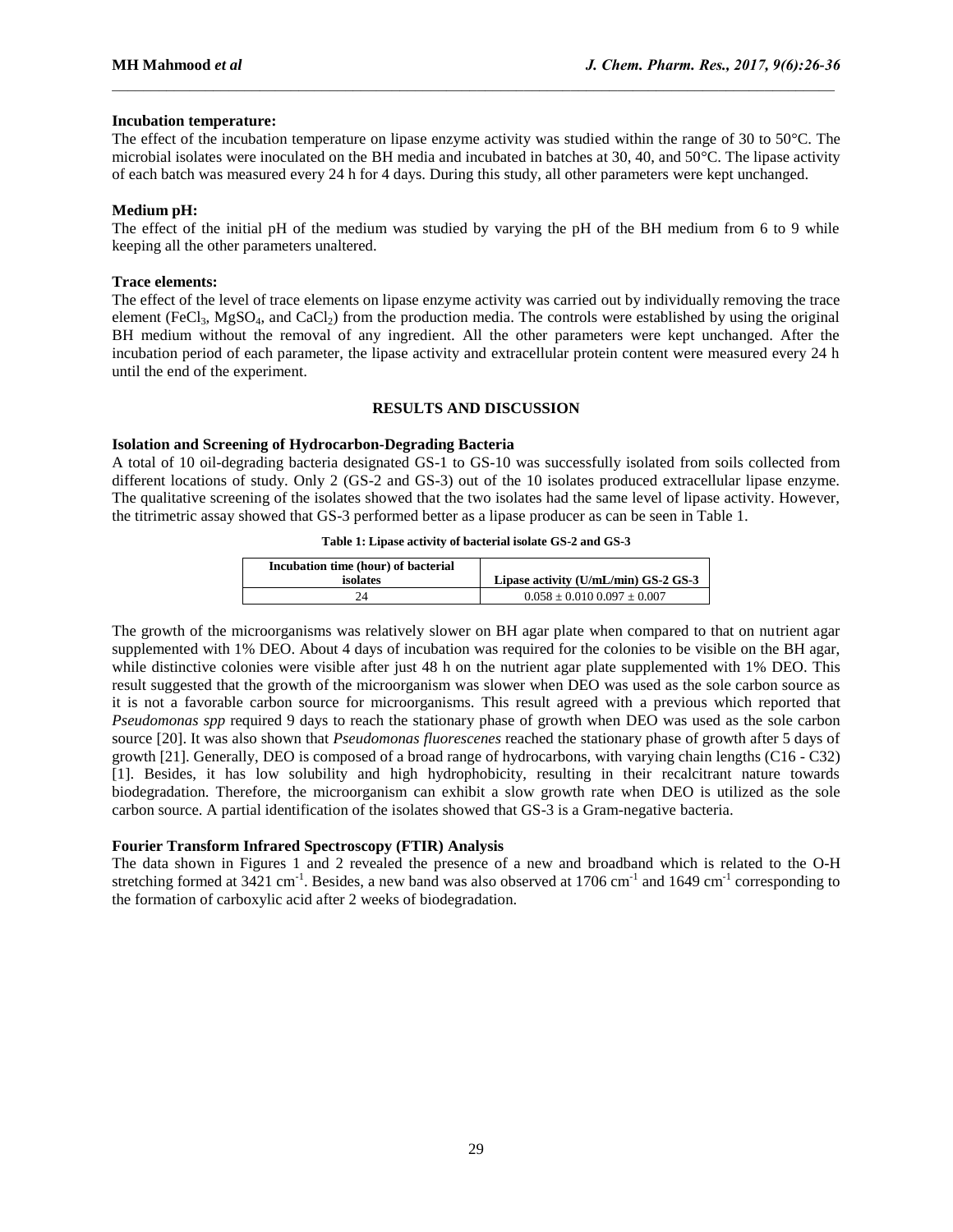

**Figure 1: FTIR analysis profile of degraded engine oil after 14 days of incubation**

This result corresponds with other DEO remediation reports where carboxylic acid was reported as one of the intermediates which can be produced along the biodegradation process [22]. New bands at  $3424 \text{ cm}^{-1}$  and  $1645 \text{ cm}^{-1}$ corresponding to the carboxylic group have also been reported after bioremediation processes [22,23].

## **Gas Chromatography - Mass Spectrometry (GC-MS) Analysis**

The GC-MS analysis revealed that the crude extract recovered from the DEO after biodegradation contained 3 major compounds which are hydrocarbons, alcohols, and carboxylic acids (Table 2). The major component formed was benzoic acid with an observed formation level of 89%.



**Figure 2: GC-MS chromatogram of recovered crude extract which are hexadecanoic acid and octadecanoicacid were the major component formed during biodegradation of diesel oil**

The subsequent GC-MS analysis confirmed the presence of carboxylic acid in the degraded DEO. According to the results in Table 2, the GC-MS analysis showed that the extracted product contained a high percentage of methyl 3, 4, 5-trimethoxy-6, 7-dinitrobenzoate, a small amount of complex alcohol, and aliphatic hydrocarbon of nona-decane sources.

| Table 2: Chemical structure of crude extract produced by GS-3 grown on disposed engine oil as sole carbon |  |  |  |
|-----------------------------------------------------------------------------------------------------------|--|--|--|
|                                                                                                           |  |  |  |

| Peak | <b>Retention time (minute)</b> | <b>Name of Compound</b>                                        | Area $(\frac{6}{6})$ |
|------|--------------------------------|----------------------------------------------------------------|----------------------|
|      |                                | Nonadecane                                                     | 6.11                 |
|      | 49.5                           | $3,3,7,11$ - Tetramethyltricyclo-[5.4.0.0 (4,11)]-undecan-1-ol | 4.88                 |
|      | 53.6                           | Benzoic acid, 3, 4, 5-trimethyoxy- 2,6- dinitro- methyl ester  | 89                   |

Two bacteria with engine oil-degrading ability (GS-2 and GS-3) were successfully isolated from the oil contaminated soil. However, both isolates possessed low lipase activities of 0.058 and 0.097 U/mL/min respectively. This is likely due to the fact that lipase activity is usually low when hydrocarbons or petroleum is used as carbon sources during bacterial growth. Studies have reported a successful production of a maximum of 25 U/mL/h of extracellular microbial lipase using n-hexane (analytical grade) as the sole carbon source for *Pseudomonas* species G6 [24]. Also, *Penicillium chrysogenum* has been reported as the only bacteria that exhibited the highest lipase activity of 68 U/mL/h within 7 days of incubation [25]. Up to date, only a few studies have reported lipase activity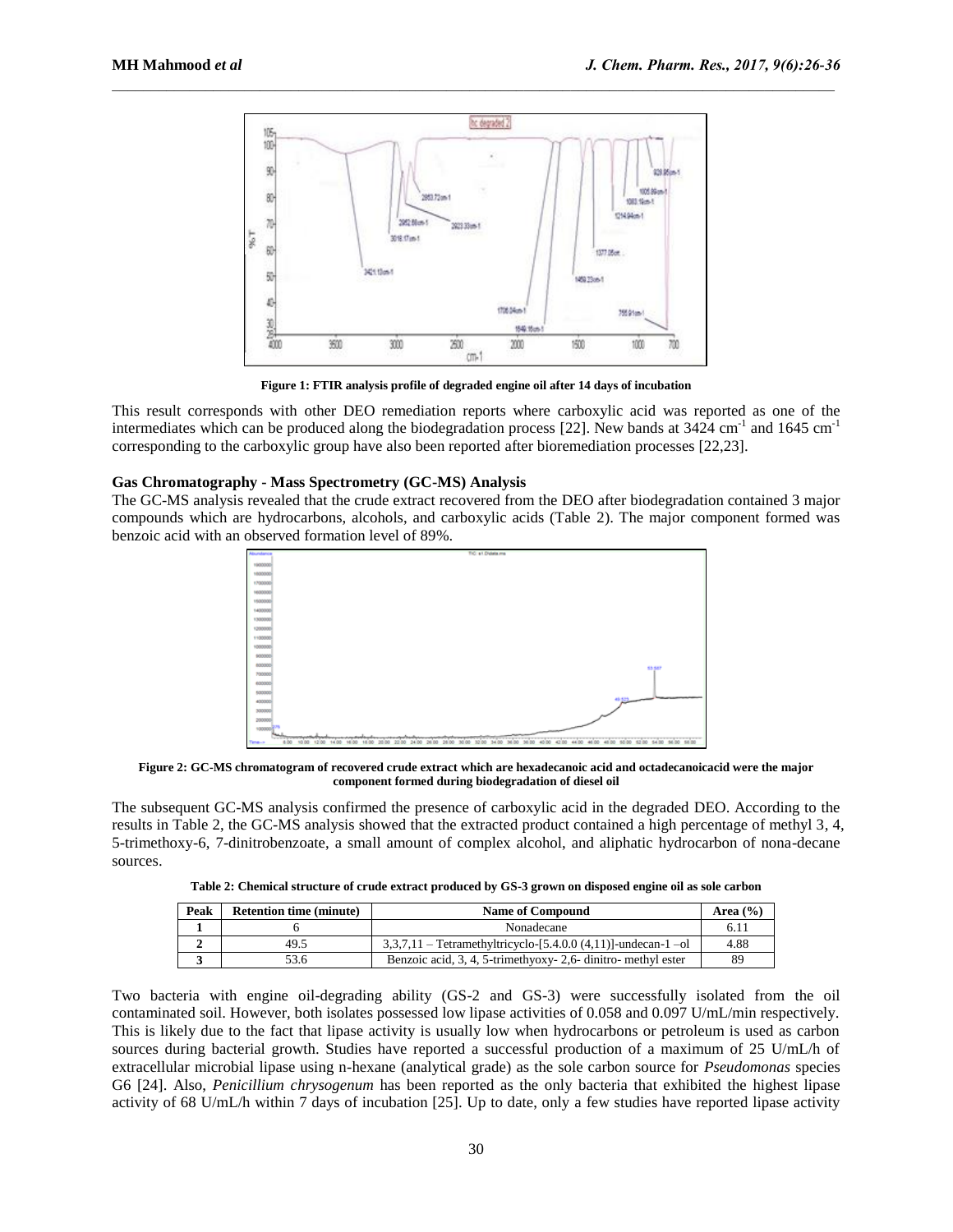during the biodegradation of DEO. Over the years, studies on the production of lipase enzyme have focused on the use of lipids such as olive, coconut, or castor oils, all of which are proven to be good substrates for the production of extracellular lipase. Only a few studies have focused on the production of lipase enzyme using non-lipid substrates such as DEO. A comparison of the current study to previous studies is, therefore, limited and cannot be extensively done. The GS-3 isolate was selected over GS-2 for extracellular lipase enzyme production study because it recorded a higher lipase activity of  $0.097 \pm 0.007$  U/mL/min on the first day. Besides, the extracellular protein content of GS-3 also showed a similar trend, with the highest concentration been achieved within the first 24 h of incubation. However, the protein content did not precisely reflect the total extracellular lipase content because other enzymes could also have been secreted during the degradation process. Oxidase, catalase, lipase, and peroxide have been reported as some of the common extracellular enzymes which can be excreted during biodegradation of engine oil [26]. Further study needs to be done to confirm the secretion of other extracellular lipase enzymes by the GS-3 isolate besides lipase.

 $\mathcal{L}_\mathcal{L} = \mathcal{L}_\mathcal{L}$ 

#### **Optimization of Lipase Enzyme Production Parameters Extracellular lipase activity of GS-3- derived lipase over 96 h of incubation:**

A protein standard curve was constructed before the initiation of this study. The GS-3 isolate was able to produce the highest lipase activity of 0.097  $\pm$  0.007 U/mL/min after 24 h of incubation and a protein content of 0.4651  $\pm$ 0.010 mg/mL (Figure 3).



**Figure 3: Extracellular lipase activity of lipase production by GS-3 over 96 hours of incubation**

## **DEO concentration:**

The results shown in Figure 4 illustrated that the lipase activity of GS-3 isolate was highest when 4% (v/v) of the DEO was used as the carbon source, achieving a lipase enzyme activity of  $0.161 \pm 0.067$  U/mL/min and protein content of  $0.850 \pm 0.031$  mg/mL during the first 24 h of incubation. The effect of different concentrations of the DEO as the carbon source on lipase activity was studied and the results revealed that GS-3 isolate was able to produce extracellular lipase enzyme when the DEO was used within the range of 14%, suggesting no inhibitory effect on the enzyme production within this range. During the first 24 h, the lipase activity was highest (0.161  $\pm$ 0.067 U/mL/min) when the oil was used at 4%, followed by 3%, and 2%; 1% trailed the most, registering only 0.079  $\pm$  0.003 U/mL/min of lipase activity. This data supported a previous theoretical statement where lipase activity was opined could be induced and favored at a high petroleum concentration [27].

## **Different nitrogen sources:**

The data presented in Figure 5 showed urea as the best nitrogen source for extracellular lipase production during the first 24 h of incubation; achieving a lipase activity of  $0.240 \pm 0.063$  U/mL/min and protein content of  $0.722 \pm 0.001$ mg/mL. Protease peptone was seen as a poor nitrogen source for GS-3 during lipase production of GS-3 isolate as the lipase activity was extremely low, recording only  $0.010 \pm 0.001$  U/mL/min on the first day. Urea as a nitrogen source enhanced lipase production, achieving  $0.240 \pm 0.063$  U/mL/min during the first 24 h of incubation, approximately 1-fold higher than that of the control sample where ammonium nitrate was used as the nitrogen source. Comparing to ammonium sulfate and ammonium nitrate, urea seemed to be an unsuitable nitrogen source for the GS-3 isolate since ammonium nitrate and ammonium sulfate produced lipase activities within the range of 0.80 to 0.125 U/mL/min.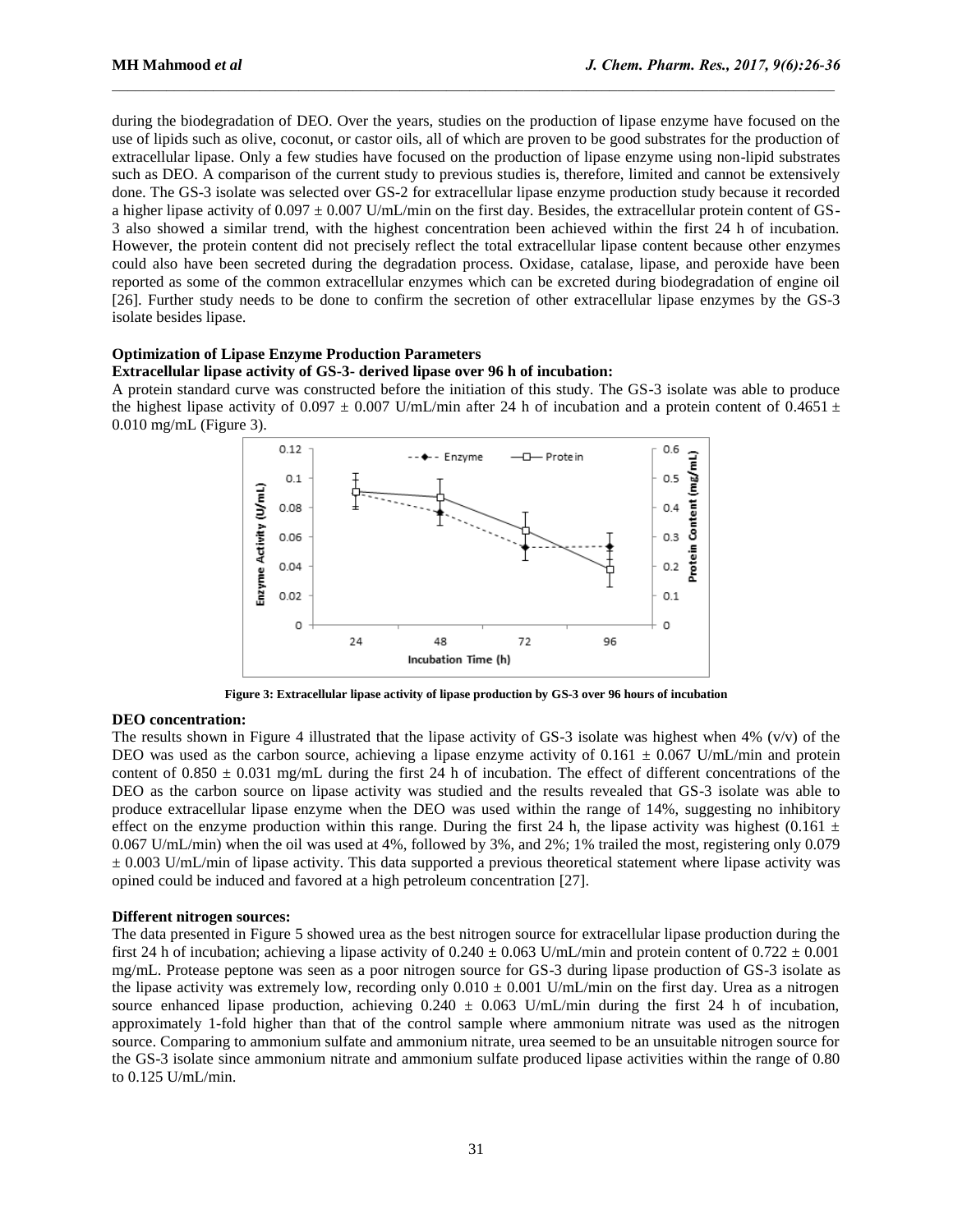

**Figure 4: Effect of different disposed engine oil concentration on lipase activity over 24 hours of incubation period**

On the other hand, protease peptone was found to be a poor nitrogen source for the GS-3 isolate for lipase production as it was only able to give a lipase activity as low as 0.010 U/mL/min on the first day. Therefore, this study concludes that inorganic nitrogen sources performed better than the organic nitrogen sources used in this study for lipase production. In contrast, it has been reported that urea can inhibit lipase production at concentrations above 0.5 mg/L as it is toxic to the culture [28]. This might as well explain the drastic decrease in lipase activity after 4 days when urea was used as the nitrogen source. The current study also contradicted to other studies which reported that organic nitrogen sources were generally better than inorganic sources. Organic sources have been reported to be better than inorganic sources because ammonium salts create acidic condition due to the liberation of free acids after the utilization of ammonium ions which might eventually inhibit or interfere with lipase secretion [29]. However, the choices of nitrogen sources for optimal enzyme activity depend on the microorganism employed [30].



**Figure 5: Effect of different nitrogen sources on lipase activity over 24 hours of incubation period**

## **Initial pH:**

The data presented in Figure 6 showed the lipase activity of GS-3 isolate over different ranges of initial pH. The results showed that pH 7 was the optimal initial pH for lipase production, achieving a lipase activity of 0.095  $\pm$ 0.002 U/mL/min and protein content of  $0.665 \pm 0.086$  mg/mL after 24 h of incubation.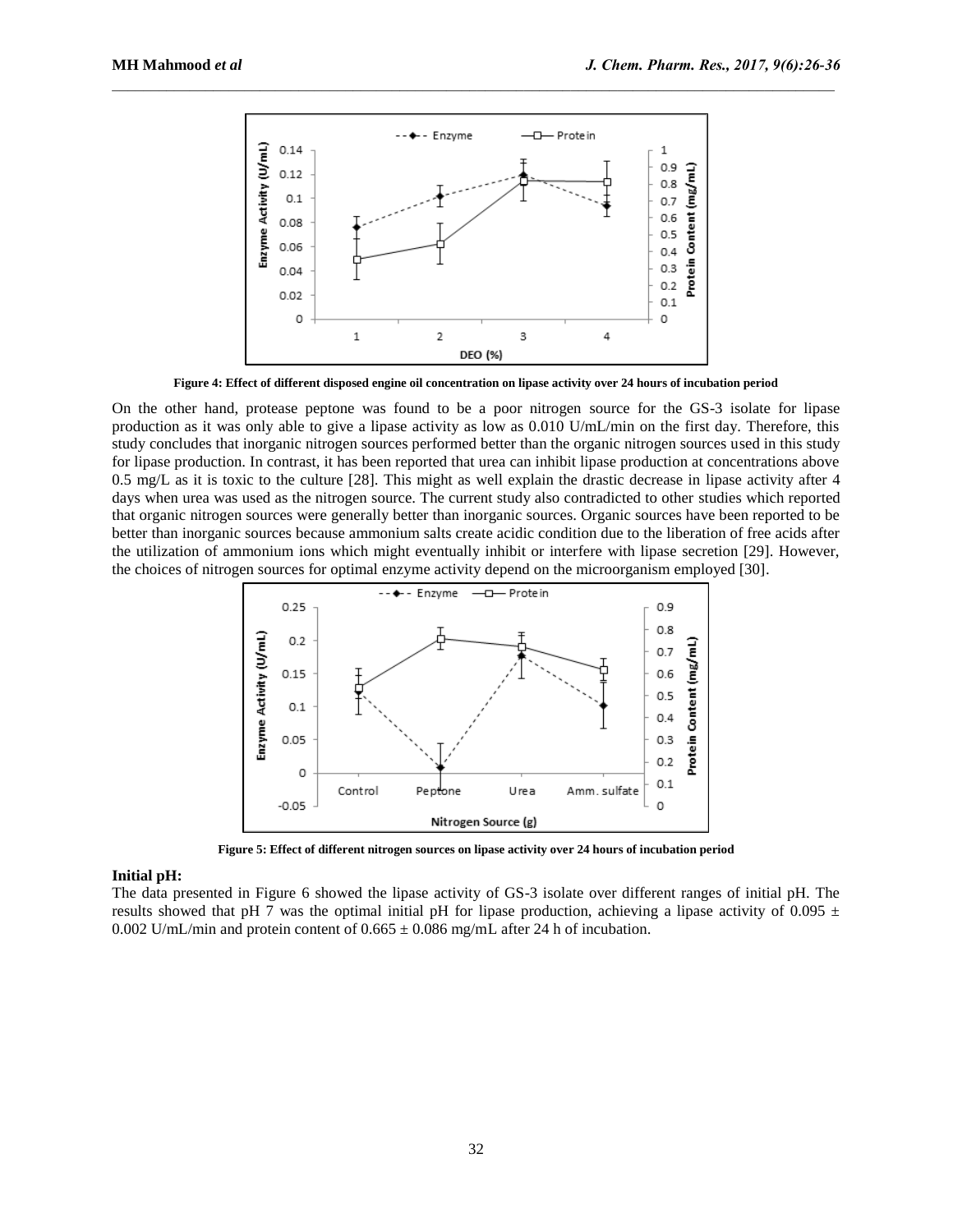

**Figure 6: Effect of different initial pH on lipase activity over 96 hours of incubation period**

Like temperature, pH can also affect the metabolic activity of microorganisms. Based on Figure 4, different initial pH affected the extracellular lipase activity of the GS-3 isolate. The results showed that lipase production was stable from pH 6 to 9, with the highest  $(0.095 \pm 0.002 \text{ U/mL/min})$  activity achieved at pH 7, when after the first 24 h of incubation, suggesting that GS-3 is a neutrophilic organism. When GS-3 was incubated in a production medium with initial pH of 9, the enzyme activity decreased. The main problem with using DEO as a carbon source is the insolubility of engine oil. A reasonable level of lipase enzyme production has been opined to be achievable at pH 6.17 [31].

#### **Incubation temperature:**

The data presented in Figure 7 showed that after 24 h of incubation at 30°C, the lipase activity had already reached the highest yield of  $0.125 \pm 0.013$  U/mL/min while the lowest enzyme activity (0.051  $\pm$  0.007 U/mL/min) was observed at 50ºC within the same period of incubation.



**Figure 7: Effect of incubation temperature on lipase activity**

From Figure 7, a temperature of 30°C was shown as the optimal temperature for lipase production as the activity was highest (0.125  $\pm$  0.013 U/mL/min) at 30°C compared with other temperatures, suggesting that GS-3 is a mesophilic organism. The optimal temperature favored the metabolic and enzymatic activities of the organism throughout the incubation period. Often, the optimal cultivation temperature varies among microorganism. However, 30°C has been found to be the optimal temperature for lipase enzyme production from many microorganisms. For example, 30°C was reported as the best temperature for *Bacillus spp* MPTK 912 during the production of lipase enzyme from oil mill effluent [32]. Besides, *Pseudomonas spp* was also found to have the highest extracellular lipase activity at the same temperature when olive oil was used as carbon sources [33].

#### **Different surfactants:**

Figure 8 presents the lipase activity achieved with the addition of different surfactants. Tween 80 maximally enhanced lipase activity after 24 h of incubation, with a reported activity of  $0.221 \pm 0.001$  U/mL/min. The protein content was also found to be  $1.907 \pm 0.031$  mg/mL.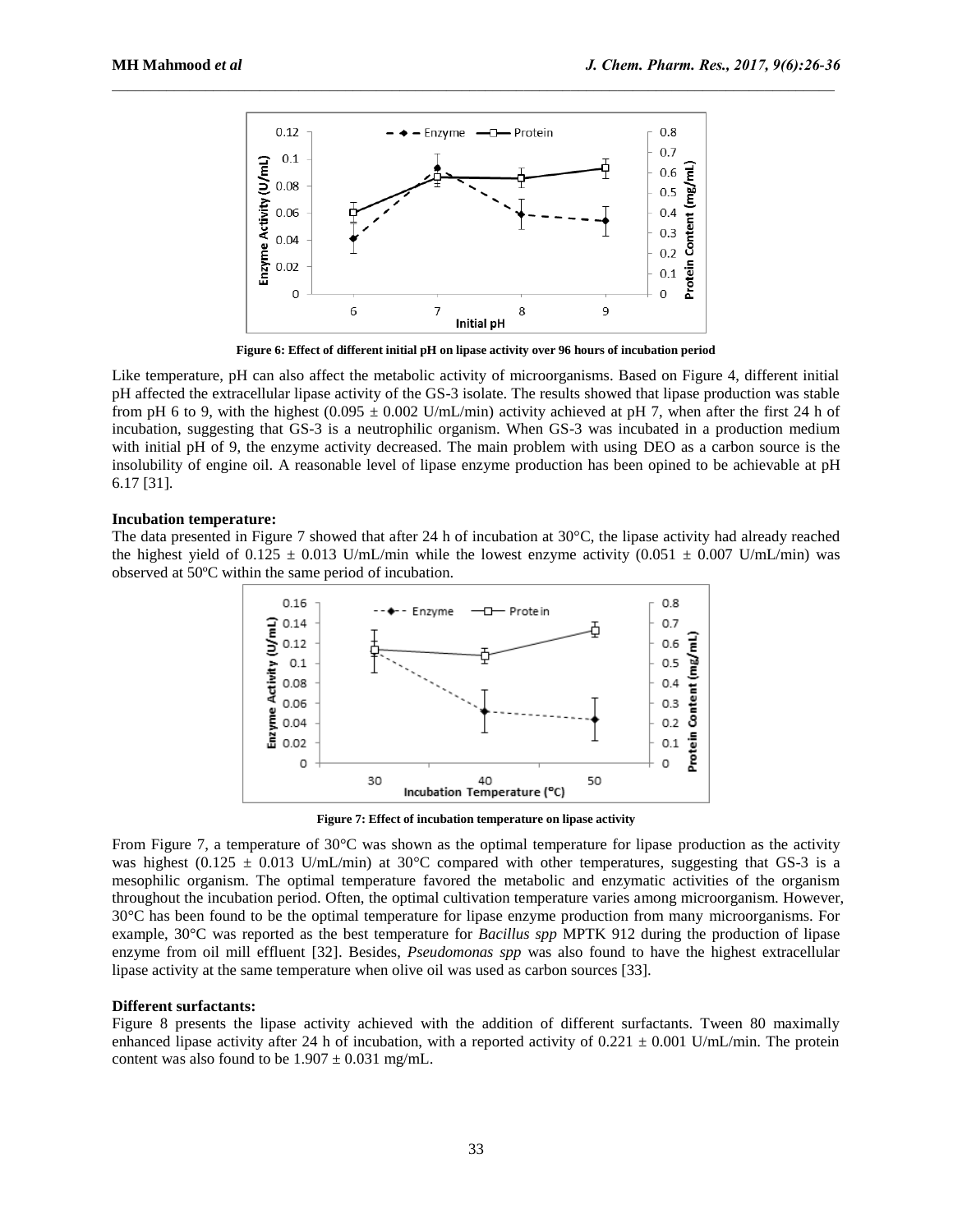

**Figure 8: Effect of addition of different surfactants on lipase activity over 24 hours of incubation period**

Engine oil is hydrophobic in nature and is not miscible with water. The addition of surfactant into the production medium would improve the solubility of engine oil, which in turn increases the bioavailability of the substrate to the bacteria [34]. The commonly used surfactants are Triton X-100, Tween 80, and Tween 20, all of which were used in this study to investigate their effect on extracellular lipase enzyme production. The results revealed that all the surfactant could enhance lipase production significantly within 24 h of incubation. From Figure 8, all the three surfactants enhanced lipase production by approximately 2 folds, with Tween-80 presenting as the most promising surfactant with a lipase activity of  $0.221 \pm 0.001$  U/mL/min during the first 24 h. Triton X-100 was the next performer with a lipase activity of  $0.189 \pm 0.003$  U/mL/min, and then, Tween-20 recording  $0.179 \pm 0.028$  U/mL/min within the same period. Tween-80 plays a double role on the biodegradation of engine oil; it can induce the production of lipase enzyme besides playing the role of an emulsifier which increases the solubility of engine oil in a medium, rendering them more accessible for biodegradation [35].

A higher level of lipase production has also been reported to be achieved when Tween-80 was incorporated into a medium containing a lipid substrate, where it acted as an emulsifier, subsequently lowering the interfacial tension between oil and water, and resulting in increased cell permeability, thus, possibly facilitating enzyme secretion [36]. From Figure 8, the lipase activity was lower in the medium supplemented with Tween-20 and Triton X-100 during 48 and 72 h of incubation when compared with the control samples that had no surfactant. This might be due to the inhibition effect of the surfactant on lipase production. Cells have been reported to be disrupted when exposed to Triton X-100 over a long period due to the alteration of the hydrogen bonds present within the cell's lipid bilayer, leading to the destruction of the integrity of the lipid membrane [37].

#### **Trace element withdrawal/removal from the production medium:**

The effect of trace element on lipase activity was studied. The withdrawal of  $FeCl<sub>3</sub>$  from the production medium had a positive effect on the lipase activity, with a reported activity of  $0.142 \pm 0.048$  mg/mL after 2 h of incubation; while the withdrawal of  $MgSO_4$  and  $CaCl<sub>2</sub>$  adversely impacted the lipase activity.



**Figure 9: Effect of ingredient removal from production medium on lipase activity over 24 hours of incubation period**

As previously discussed, lipase activity was generally low when DEO was used as the sole carbon source. Besides, the exact chemical composition of DEO used as the substrate in this study remains unknown. Therefore, it was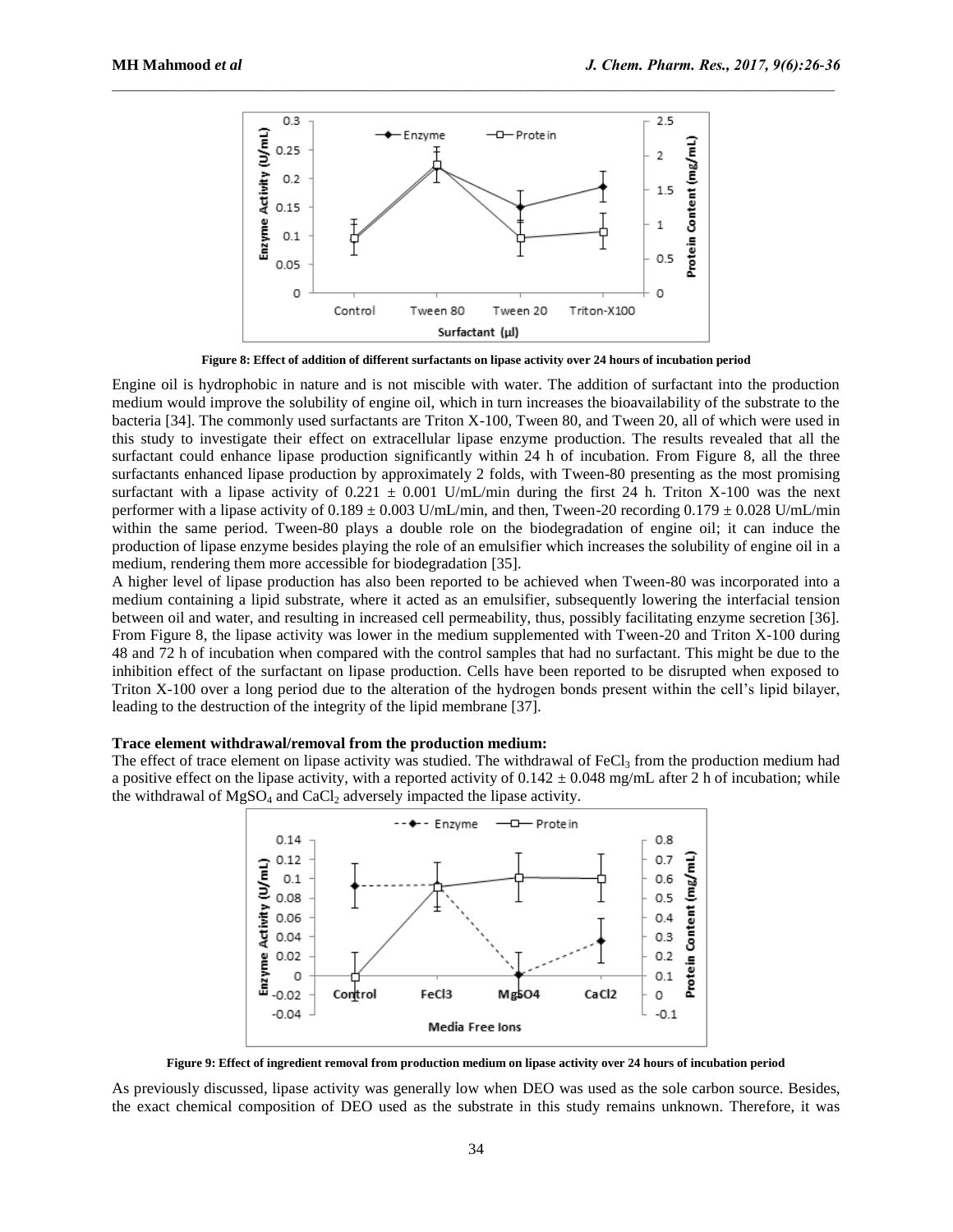worth to identify the compounds in the production media which can inhibit the lipase activity, especially the trace element such as like Fe<sup>3+</sup> and Ca<sup>2+</sup>. The data presented in Figure 9 showed that the withdrawal of FeCl<sub>3</sub> from the production medium could enhance lipase activity. The production medium without  $FeCl<sub>3</sub>$  had a lipase activity of  $0.142 \pm 0.048$  U/mL/min, approximately1.5 fold higher than the control sample (0.095  $\pm$  0.002 U/mL/min) within 24 h of incubation. The data, therefore, revealed that FeCl<sub>3</sub> inhibited lipase enzymes of the GS-3 isolate. Besides,  $MgSO<sub>4</sub>$  and CaCl<sub>2</sub> were essential nutrients for the GS-3 isolate as their withdrawal from the production medium significantly reduced the lipase activity. Without CaCl<sub>2</sub>, the lipase activity halved as compared with the control sample throughout the incubation period. Calcium ion has been reported as a factor for structural stabilization of lipase enzymes [38]. Up to date, there is no reported trend on the effect of metal ions on lipase activity [39]. FeCl<sub>3</sub> was reported to drastically inhibit lipase activity from *Aspergillus niger* at low concentrations [40]. Besides, Fe<sup>3+</sup> ion also inhibited the lipase activity from *Bacillus subtilis* [41] and *Staphylococcus spp* at 200 ppm [42]. However, some studies showed contradictory results. According to [31], maximum lipase was reported when using  $MgSO<sub>4</sub>$  at the concentration of 0.03%. For lipase enzymes, metal ions play important role in their structural property rather than catalytic property. It has been suggested that metal ion can inhibit lipase enzyme activity by reacting with the –SH groups of the lipase enzyme molecule through oxidation [43,44].

 $\mathcal{L}_\mathcal{L} = \mathcal{L}_\mathcal{L}$ 

The presence of –SH groups in the lipase molecules have also been remarked as the cause of their intrinsic instability. When metal ions react with –SH groups in the side groups of cysteine residues, the tertiary structure of enzymes will be altered subsequently. The shape of the active site will be altered and thus, the enzyme will be deactivated. Therefore, just as nitrogen sources, the effect of trace elements on microbial lipase activity varies across species.

## **CONCLUSION**

This study successfully isolated a hydrocarbon-degrading bacterium (GS-3) from the oil-contaminated soil. The isolate was able to produce complex alcohols and organic acids from DEO, and also secreted extracellular lipase, an industrially important enzyme. This study also demonstrated that the optimization of the process parameters during the production of the lipase enzyme enhanced the secretion of the enzyme from the isolate. Urea was the best nitrogen source for maximum lipase production during the first 24 h though it had a negative effect when the duration of the process was prolonged. The withdrawal of FeCl<sub>3</sub> from the production medium led to an increase in the enzyme production (0.142  $\pm$  0.048 U/mL/min), suggesting that FeCl<sub>3</sub> inhibited the lipase enzyme production. The addition of surfactants also enhanced lipase enzyme production. Besides, the optimum pH and temperature for the maximum production of lipase enzyme from the isolated GS-3 were found to be 7 and 30 °C, respectively.

#### **ACKNOWLEDGMENT**

The authors gratefully acknowledge Universiti Malaysia Pahang (UMP), Malaysia for the financial supported by grants RDU160333 and PGRS170314 that enables the authors to accomplish this work.

#### **REFERENCES**

- [1] A Kupareva; P Mäki-Arvela; H Grénman; K Eränen; R Sjöholm; M Reunanen; DY Murzin. *Energ Fuel.* **2012**, 27(1), 27-34.
- [2] MM Amro. *Microbiol Rev.* **2004**, 45, 180-209.
- [3] A Amadi; DA Samuel; M Anthony. *J Water Air Soil Pollut.* **1994**, 67(1-3), 28-30.
- [4] SH Lee; BI Oh; J Kim; *Bioresour Technol*. **2008**, 99:2578-2587.
- [5] OS Obayori; LB Salam; OS Ogunwumi. *J Bioremed Biodeg*. **2014**, 5, 213.
- [6] D Borah; RNS Yadav. *Arab J Sci Eng*. **2014**, 39(7), 5337-5345.
- [7] E Stephen; OE Emmanuel; OS Okpanachi; S Emmanuel; OT Temola; K Musa; IP Ebiloma. *Nat Sci*. **2013**, 11(10): 40-44.
- [8] R Thavasi; S Jayalakshmi; IM Banat. *Bioresource Technol*. **2011**, 102(3), 3366-3372.
- [9] AJ Thatheyus; D Ramya. *Sci Int.* **2014**, 2(1), 76-81.
- [10] J Kayode; O Olowoyo; A Oyedeji. *Res J Soil Biol.* **2009**, 1(1): 15-19.
- [11] B Alloway; DC Ayres. Chemical principles of environmental pollution. CRC press, **1997**.
- [12] M Bhattacharya; D Biswas; S Sana; S Datta. *Biotech*. **2015**, 3, 1-11.
- [13] P Sivapuram. *Adv Environ Biol.* **2011**, 5(6), 1051-1057.